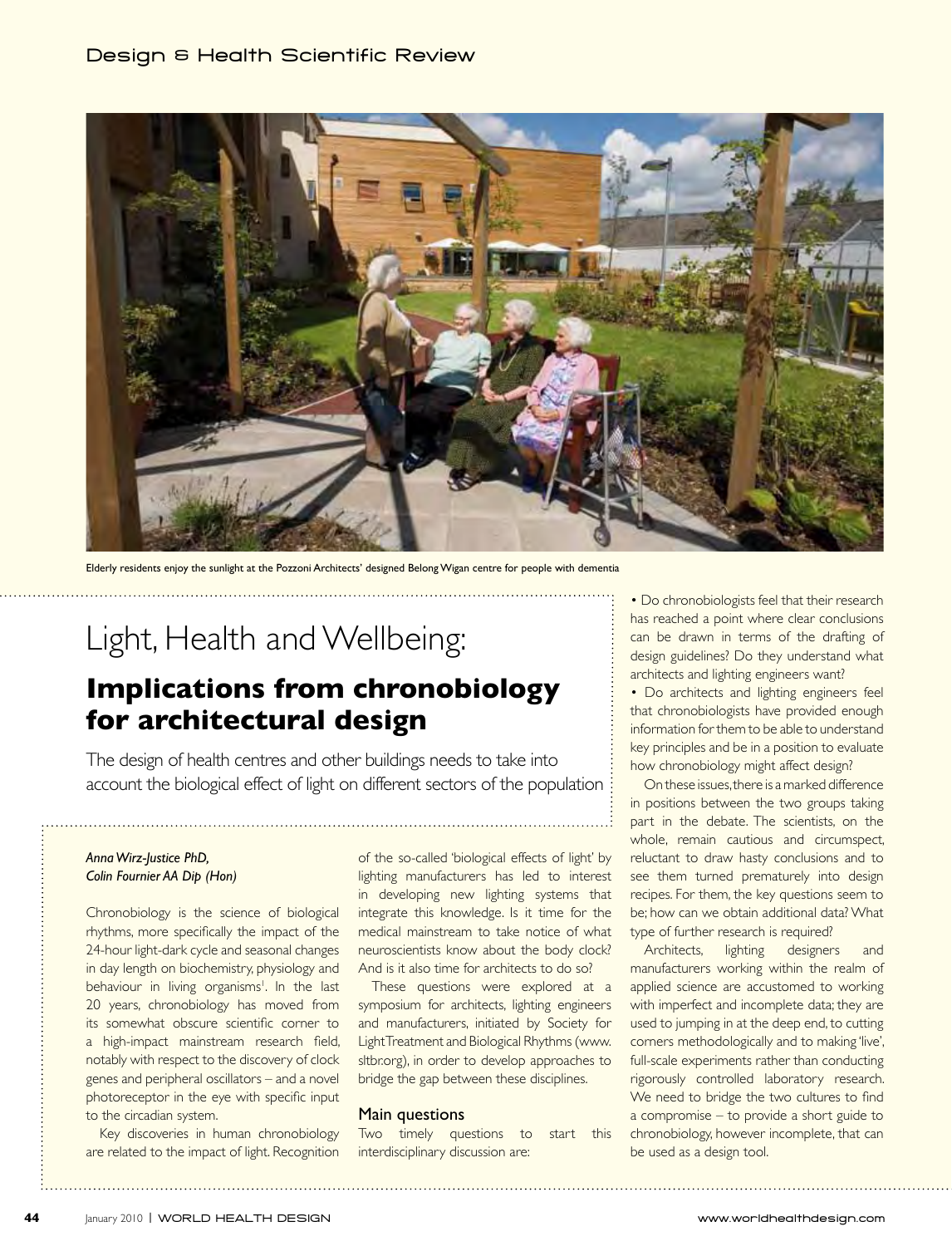#### Radicality and urgency

The second set of questions concern the perceived magnitude of the potential impact and the urgency of the measures that may need to be taken.

• How radical could the impact of chronobiology be on architectural design?

• How urgent is it to look into this matter? Are we, through insufficient awareness of chronobiology, doing damage to people's health and wellbeing as a result of the way in which we design the built environment, not only so far as individual buildings are concerned, but also with respect to cities and urban landscapes?

On the above two questions, it is pertinent to draw a parallel with the impact that scientific research into global warming and environmental sustainability (also very cautious at first) has had on the disciplines dealing with the built environment and with the corresponding professional practices and industries.

It is clear that architecture and urban design, as well as lighting engineering, product design and manufacturing, have been profoundly affected in the last few years by the recent (albeit rather late) growth of awareness concerning the impact of the built environment on sustainability.

The majority of building regulations and product specifications have now been changed (or are in the process of being changed) to reflect changing priorities concerning the environment and the above listed disciplines have, as a result, been revolutionised in the span of a decade. The world around us, on all scales, from the design of lighting fixtures to the layout of cities, is changing rapidly.

Are we to expect a comparable design revolution once the criteria related to chronobiology are fully understood and embedded into practice?

#### Standards and regulations

The third set of questions relates to consensus:

• How close are we to being able to establish design standards related to chronobiological criteria?

• Would such standards lead to mandatory regulations or would they be laid down in the form of guidelines?

• How would they be implemented and monitored?



#### Figure 1: Schematic of the circadian timing system

The central circadian clock in the suprachiasmatic nuclei (SCN) drives downstream rhythms through neuronal output to the paraventricular nucleus (PVN) and hence to the pituitary (hormones) and the pineal gland (melatonin), and to peripheral organs (adrenal, liver, muscles, etc) which also contain circadian clocks. There are hormonal feedback loops to the SCN and direct neuronal input from other brain regions such as the raphé nuclei (which contain serotonin, a neurotransmitter implicated in mood and sleep regulation), and the intergeniculate leaflet (IGL) of the thalamus. A clock in the eye gates light input to the SCN via the retinohypothalamic tract. This pathway leads directly from the circadian photoreceptors in about 1-2% of the ganglion cells of the retina, which contain the photopigment melanopsin sensitive to blue wavelength light

#### **Conflicting criteria**

The fourth set of questions involves conflicting requirements. Design criteria related to environmental sustainability remained for a long time in sharp conflict with other criteria (and conventions) affecting design – in particular aesthetic criteria. 'Green architecture' was confronted with powerful taboos within sophisticated international architectural circles. Its connotations were perceived to lie with aesthetically mediocre, narrow-minded and reactionary design. Is this prejudice likely to raise its head again with respect to the design criteria that might emerge from a better understanding of the principles of chronobiology?

One of the main potential conflicts resides in particular with energy consumption:

• Would a greater awareness of the importance of chronobiology lead to higher levels of artificial lighting illumination and hence higher energy consumption?

• Could this be offset by design principles and guidelines calling for a greater use of natural daylight, and focused, timed, artificial lighting application?

• How can natural, endogenous biological rhythms – circadian and seasonal – be balanced with a 24/7 society where economic and social requirements take no notice of the

#### geophysical environment?

With this broad set of questions in the background, the task is to integrate knowledge from the disparate disciplines. In order to understand the important implications of circadian rhythms for health and wellbeing, a brief summary of the state of our knowledge in chronobiology is required.

#### The human biological clock

The circadian timing system consists of a number of linked elements (Figure 1) (reviewed by Hastings *et al*<sup>2</sup> ). Each of us possesses a biological clock in the brain. This central pacemaker is located in a group of about 20,000 neurones in the suprachiasmatic nuclei (SCN) of the hypothalamus, with an endogenous rhythm, genetically determined by our clock genes, close to, but not exactly, 24 hours. This does not mean that the biological clock is sloppy – the day-to-day precision is exact, but its periodicity is different from person to person.

The SCN sends neuronal output to various brain regions and target organs secrete hormones in a rhythmic pattern. Some hormones (such as melatonin synthesised by the pineal gland) can feed back on the central clock. Information from the environment is transmitted via recently discovered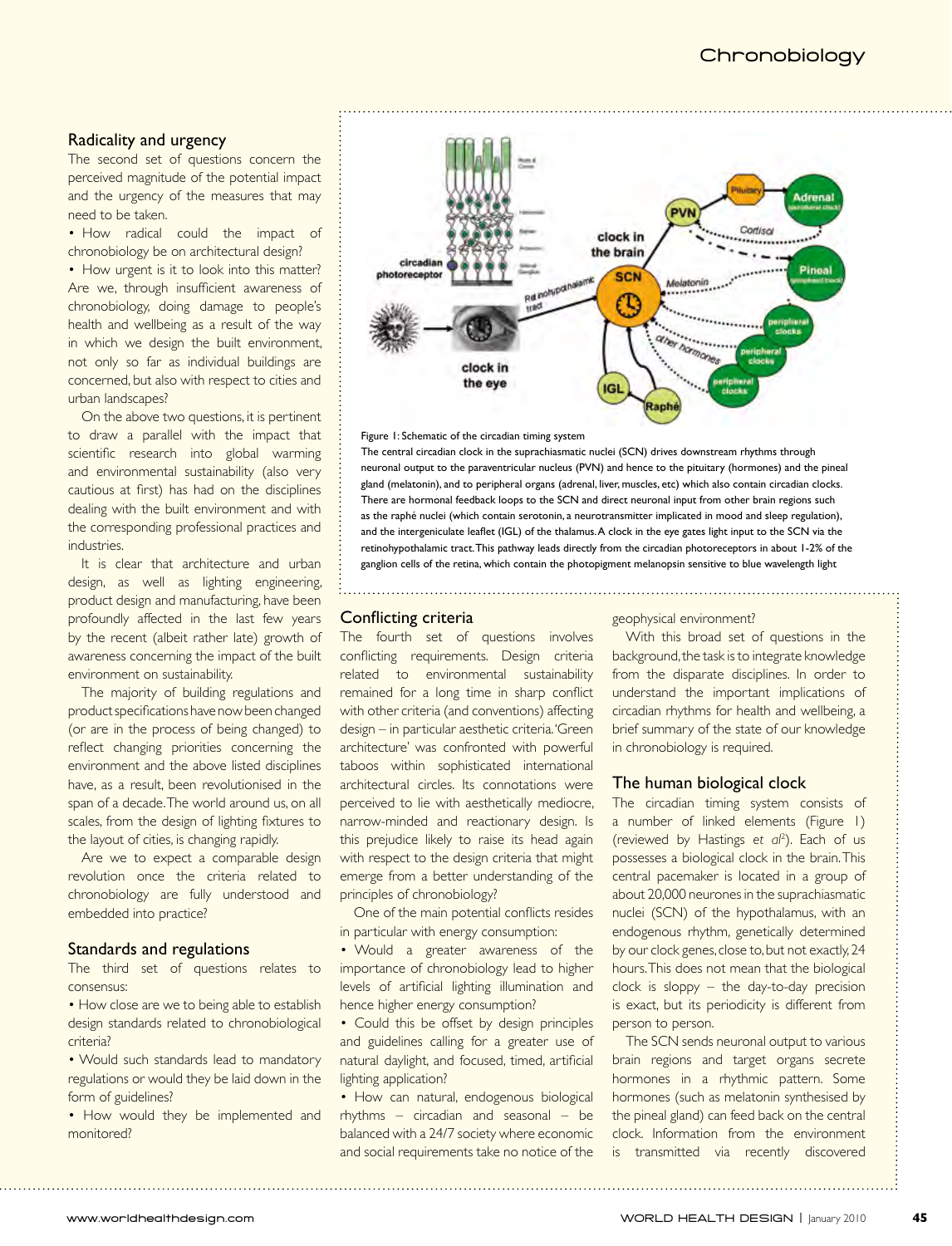

Figure 2: Schematic of selected outputs of the circadian timing system. The central circadian clock in the SCN, synchronised to the 24-hour day, drives rhythm in the periphery. Top: plasma melatonin rises in the evening before sleep and falls in the morning (and is suppressed by light). Middle: core body temperature shows a maximum in the afternoon and declines before sleep, rising after a late-night minimum in the early morning. Bottom: serum cortisol, low in the evening and early night, rises to a maximum before awakening. Reprinted by permission<sup>2</sup>

photoreceptors containing the novel photopigment melanopsin, which is most sensitive to the short-wavelength end of the visible spectrum light corresponding to blue and near-green light. These photoreceptors connect to a non-visual, retinohypothalamic tract leading to the SCN. Non-visual means that primarily information about illuminance and the light spectrum is transferred to the SCN. This is different from the classical photoreceptors (rods and cones) that connect to the optic tract leading to brain regions responsible for the sensations of colour, lines, movement and shape.

The existence of specific, highly conserved photoreceptors and a separate non-visual photic neuronal pathway to the brain of all mammals indicates the evolutionary importance of circadian rhythms for survival. Every measurable function shows a reproducible 24-hour rhythm, each with individual timing of maximum and minimum to optimise its particular role.

Rhythms that subserve a similar function cluster together synergistically; those that are antagonistic are separated in time, an admirably efficient solution.

Figure 2 illustrates this principle with three examples of SCN-driven rhythms in the periphery: the secretion of the pineal hormone melatonin during the night (suppressed by light); the output of the autonomic nervous system regulating temperature, which has an opposite rhythm to that of melatonin, being minimal at night; and the adrenal gland synthesising the activating hormone cortisol, low in the evening when sleep should begin, rising in the second half of the night to be maximal upon awakening<sup>2</sup>. .

The endogenous rhythm is called circadian because it is only 'circa diem' – with a periodicity near to, but not exactly 24 hours. Internal time must be entrained to the external 24-hour day with so-called 'zeitgebers' or synchronising agents. The most important zeitgeber for humans is light. Of course, social cues, meals and exercise all play a role and administration of exogenous melatonin has zeitgeber function.

#### How light acts as a zeitgeber

One of the basic tenets of chronobiology is that stable synchronisation (known as entrainment) is essential for health (Figure 3). The existence of multiple clocks throughout the body (Figure 1) means that the circadian orchestra needs a conductor to ensure good entrainment<sup>3</sup>. To permit optimum functioning, therefore, the SCN must first synchronise to the environment and oscillators in peripheral organs must follow. Not all zeitgebers synchronise the same clock(s). Light and melatonin are zeitgebers for the SCN. Exercise is a zeitgeber for muscles and meals are a zeitgeber for the liver. Since synchronisation of peripheral oscillators with each other and the SCN can be a slow process, sustained, regular 24-hour zeitgeber input is necessary.

The discovery in 1980 that light over 1000 lux was necessary to affect the human circadian system entirely changed our approach to light as zeitgeber (Figure  $4$ )<sup>4</sup>. This is the outdoor light intensity as the sun comes over the horizon. The finding initiated the use of bright light to treat seasonal affective disorder or winter depression (standard treatment is now 10,000 lux for 30 minutes) and more than 25 years of research all over the world has documented that light is the treatment of choice for this illness<sup>5</sup>. In addition, light therapy has been used successfully to treat circadian rhythm sleep disorders so that individuals' internal time is better synchronised to external time<sup>5</sup>. .

Light at different times of day can have opposite effects on the biological clock. This is the principle of the 'phase response curve', which helps us adjust our endogenous circadian rhythms to environmental time cues. Light in the morning induces a phase advance (rhythms are shifted to earlier, as in a transmeridian flight east) and, in the evening, a phase delay (rhythms are shifted to later, as in a transmeridian flight west). In particular, light exposure at dawn and dusk are the most sensitive times to ensure good entrainment and require much lower light intensities for a physiological effect.

#### **Chronotype**

Clock genes are an important determinant of our endogenous circadian rhythmicity. Individuals vary greatly – and this leads to differences in timing of the sleep-wake cycle, otherwise known as chronotype<sup>3</sup>. Early chronotypes ('larks') and late chronotypes ('owls') may be well synchronised, but at different phases. In addition to a genetic determinant, chronotype changes with development<sup>6</sup>. Children are early birds, but at the beginning of puberty, their sleepwake cycle starts shifting later and later. At about age 20 (the 'end of adolescence'), this developmental delay reverses slowly, leading eventually to the early morning awakening and early bedtimes of older persons.

Chronotype differences can lead to problems with getting up in time for school or work or inadvertently falling asleep in the early evening – or not being able to sleep when required. This difference between biological time and external requirements has been given the most appropriate name of 'social jet lag'7 .

Thus, one cannot advocate the same lighting requirements for teenagers and nursing home residents and one cannot assume a given timed lighting regimen is appropriate for individuals of different chronotypes working in the same office.

#### Circadian misalignment and health

When we measure with photometers over 24 hours how much light healthy people actually get, the results are somewhat disturbing; very few people, even in sunny climates, are outdoors sufficiently long enough to get their daily ration of sunlight for entrainment. Although indoor lighting (between 50-300 lux) is perfectly adequate for the visual system, it is near darkness for the circadian system. The human species evolved to function with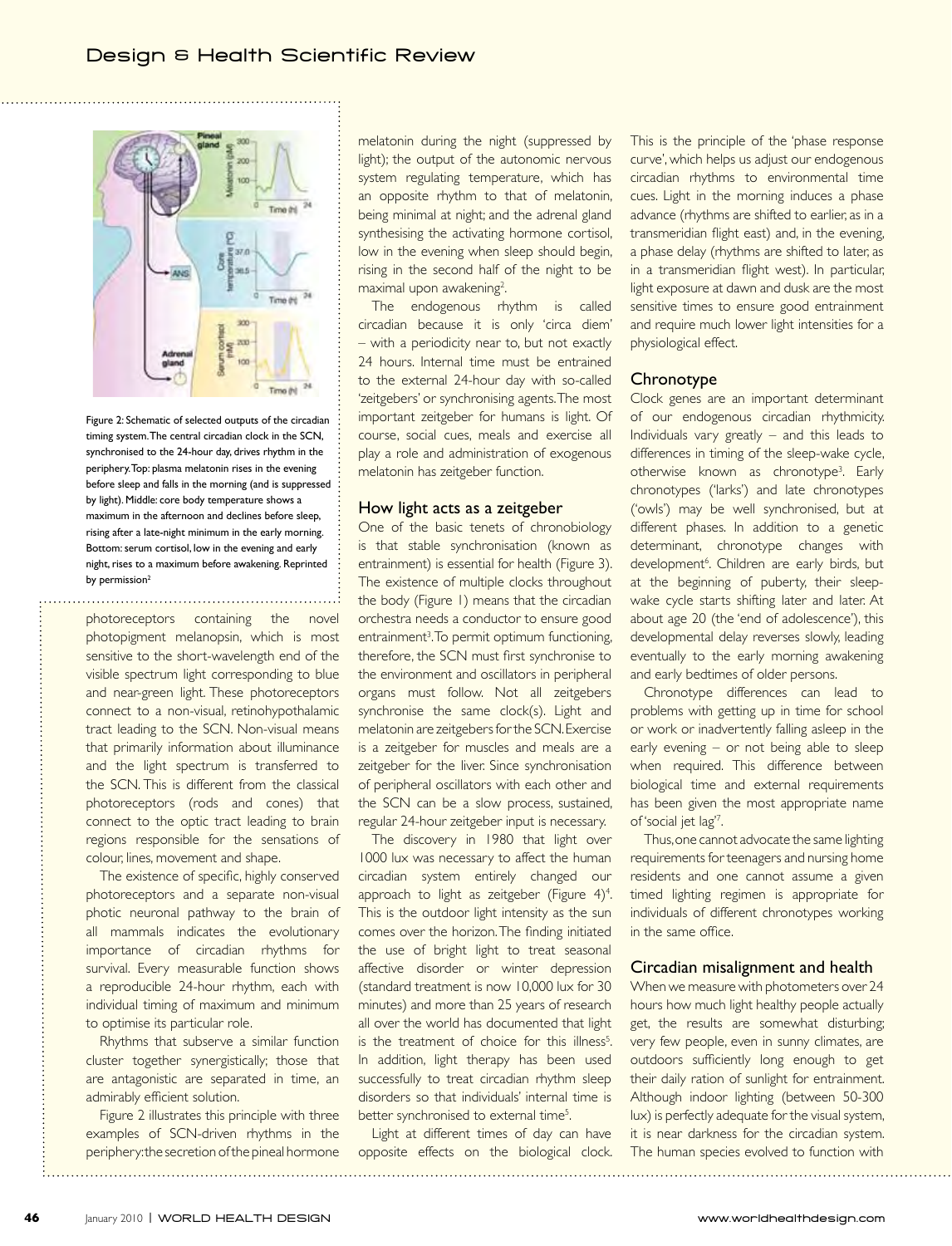more than one hour of daylight per 24 hours – but now in industrialised nations we appear to receive too little light during the day and too much light at night.

Is the increase in mood and sleep disorders related to unnatural lighting patterns? It is clear that more and more people's working and social lives are disrupted by skewed sleep patterns. And little respect is paid to the light-dark environmental cycle by a society demanding shift work and inflexible work and school times in winter and summer<sup>1</sup>. .

There is some evidence, gathered in extreme medical environments (intensive care units, neonatal units, paraplegic centres and nursing homes), that a natural lightdark/day-night cycle is important for health and recuperation.

Architecture-related findings show that outcomes in a cardiac intensive care unit after a heart attack are better in sunny rooms compared to dull rooms, with lower mortality<sup>8</sup>. Similarly, hospitalised patients with depression improved approximately three days faster when admitted to brighter rooms than in rooms receiving less daylight $9,10$ . In fact, by installing brighter lights on a psychiatric ward, depressed patients had a three-dayshorter duration of hospitalisation<sup>11</sup>. Increasing light intensity in the day-rooms of nursing homes where demented patients spend most of their time has also been shown to slow down the rate of cognitive decline and improve depressive mood when compared with demented patients living under normal lighting regimens<sup>12</sup>.

Most of the evidence base for the therapeutic effect of light has come from treating mood and circadian rhythm sleep disorders. These unequivocal findings in both seasonal and non-seasonal depression, and in a variety of psychiatric and neurological disorders, provide the clinical evidence that structured light exposure – intensity, duration and timing – is therapeutic. Thus, the logical follow-up to putatively prevent these illnesses is to pay attention to daily light regimens and consider adequate light exposure as a major factor underlying health and wellbeing.

#### Integration and practice

Given the above summary of circadian rhythm function in humans, what are the next steps in implementing this knowledge in the development of a more 'physiological' architecture?

What are, within the disciplinary fields related to the built environment, as well as the corresponding professional practices and industries, those that might be affected by the growing awareness of the importance of chronobiology? Might the range of the affected fields be as comprehensive as that resulting from the priority that was eventually given to environmental sustainability?

These fields potentially include the following:

- product design
- interior design
- lighting design and engineering
- architecture
- urban design
- landscape design
- city planning
- transportation engineering
- utilities engineering
- building sciences

Within each of these fields, is there a sufficiently detailed understanding of the possible impacts?

#### Research cooperation

What type of joint research projects could be envisaged between scientists and architects/ lighting designers to explore this topic further? What form could such a cooperation take?

People working in the building sciences tend, by nature as well as by necessity, to proceed by trial and error within the messy conditions of the 'real world', dealing with many parameters simultaneously, while scientists seek to isolate variables in controlled environments. Would it be feasible to bring the two together in the context of experimental projects that would explore the application of chronobiology to architecture?

What type of projects could be envisaged, and at what scale? Is it feasible to envisage the design of a prototypical 'circadian house' (workplace, hospital, etc) that would seek to address comprehensively the key principles of chronobiology?

Much can be learned from case studies of projects that have already been realised, particularly within medical establishments, schools, workplaces and retirement homes. The successful home use of light therapy by individuals with circadian rhythm sleep and mood disorders has supported the premise of an important relationship between the built environment, light-oriented behaviour and healthy functioning.



Figure 3: Schematic of how zeitgebers stabilise circadian rhythms. Coupling central and peripheral rhythms to the 24-hour day results in a high amplitude rhythm which is stable. A low amplitude rhythm is more easily shifted and less reliable day to day

#### Draft guidelines

We already have a few simple guidelines, though as yet without any detailed recipes.

• Homes and workplaces may need to achieve higher intensity light at certain times of day, without compromising visual comfort. However, this is not required in all parts of the room (energy dissipation) but rather near the eye of the individual. Different chronotypes will require personalised regimens.

• Specific requirements of different age groups need to be taken into account. Adolescents and young adults have a somewhat delayed biological clock and have difficulty getting up in the morning. They would profit from bright morning light as soon after getting up as possible (at the breakfast table) or dawn simulation in the bedroom. School rooms may be too dark in the morning and require a luminous burst for the first hour. In contrast, older persons have a biological clock that has shifted earlier (often resulting in falling asleep in the evening and in early morning awakening). Evening light in their preferred environment may help them stay awake until a later bedtime.

• This higher intensity light should be achieved, as far as possible, through the use of natural daylight, because of the higher levels of illumination that it offers, compared to artificial light, as well as its other zeitgeber cues: varying levels of illumination, colour temperature and sun orientation during the course of the day, from dawn to dusk. The twilights themselves are biologically active and span seven orders of magnitude below sunrise level. We need to use and extend 'intelligent' and effective daylighting systems.

• Internal spaces within buildings, should, as far as possible, be designed in such a way as not to obstruct the entrainment cues offered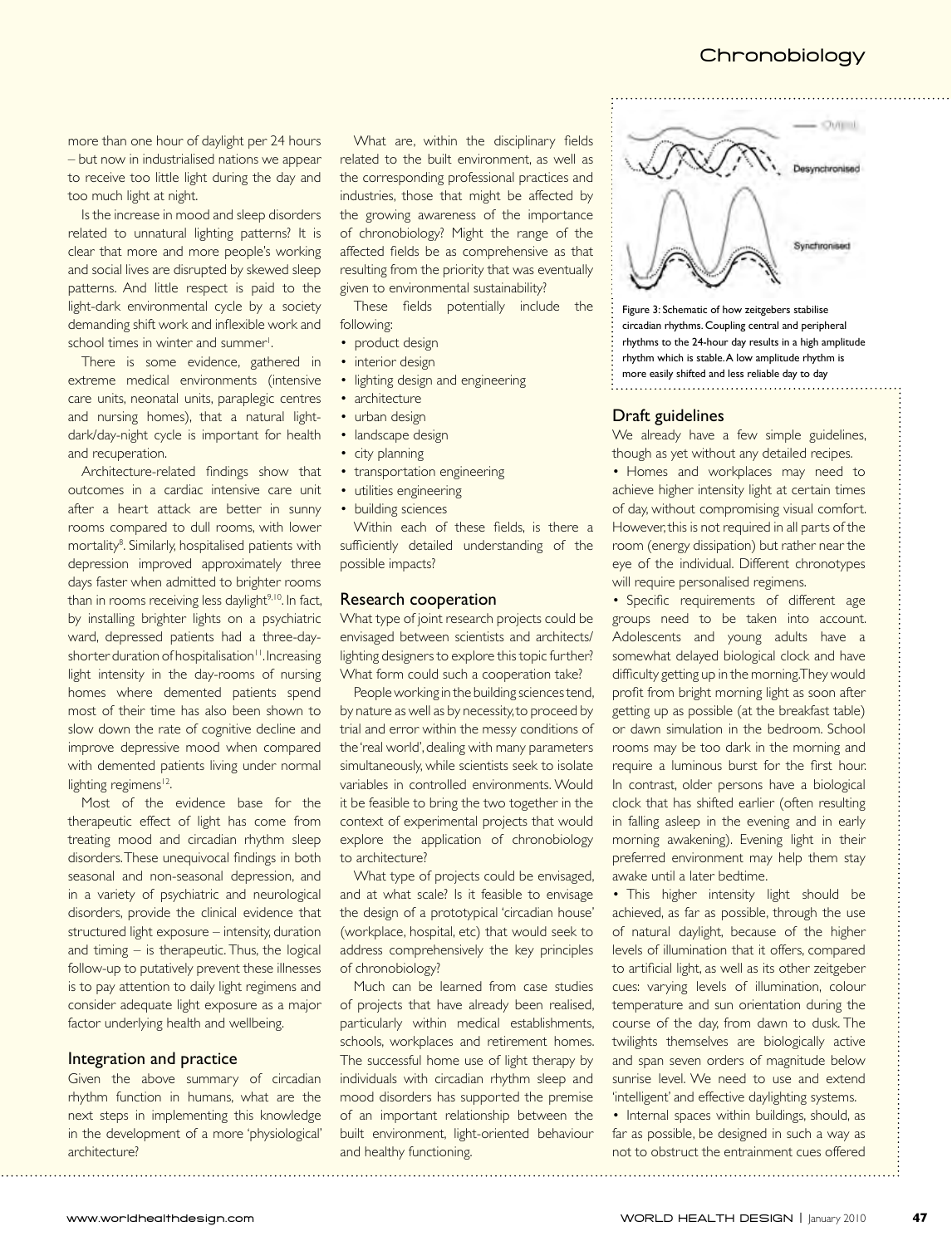



315 Queen Street West Toronto, ON, Canada M5V 2X2

#### T:416-596-8300 F:416-596-1408 ZEIDLER PARTNERSHIP ARCHITECTS

WWW.Zeidlerpartnership.com тояомто, садалях, уамсоцуев, укстояка, west PALM BEACH, LONDON, BERLIN, BELJING, SHANGHAI, CHENGDU, ABU DHABI